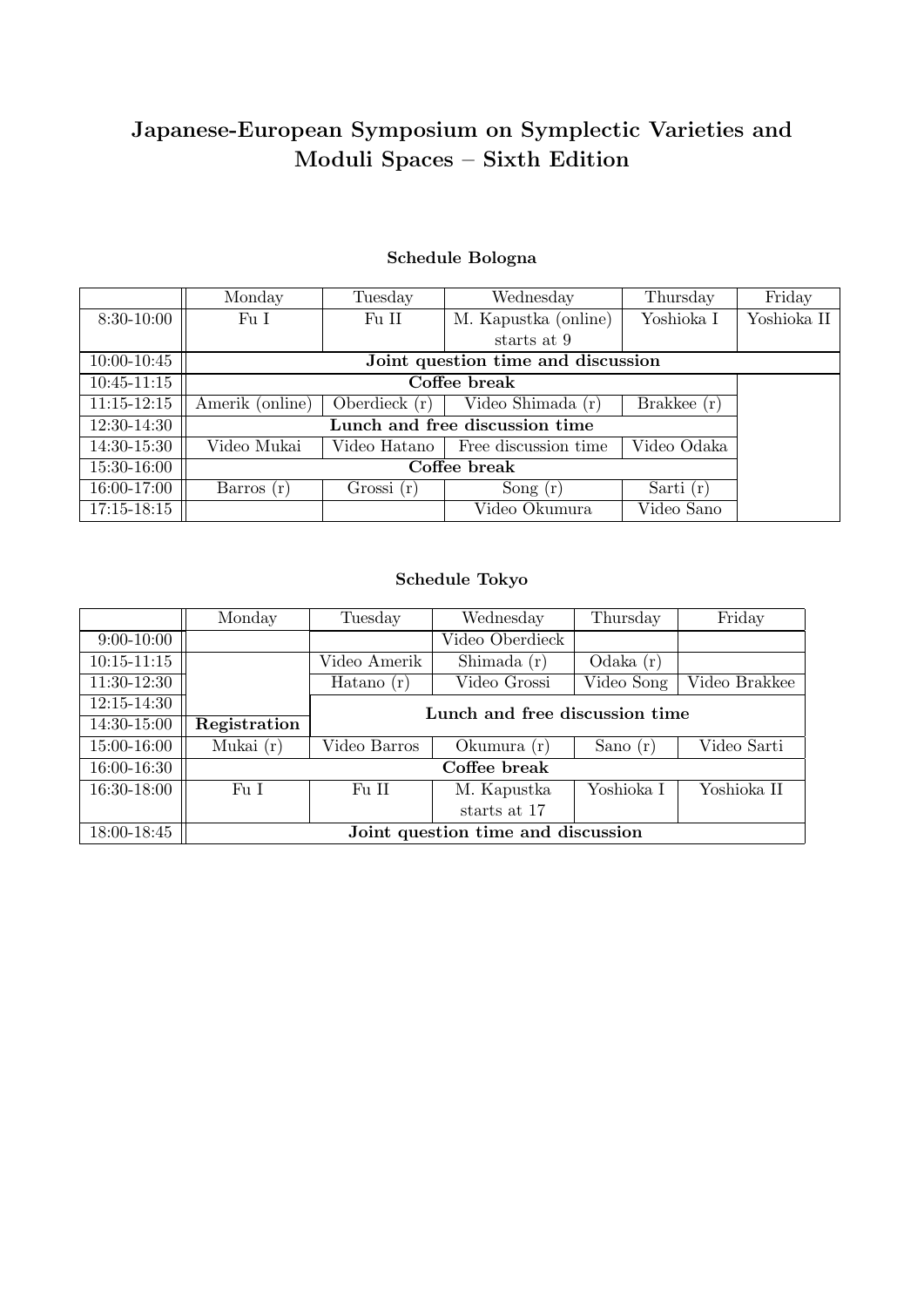#### Short courses

## Lie Fu (Radboud University)

Title Franchetta property for K3 surfaces and hyper-Kähler varieties.

Abstract The Franchetta conjecture (now a theorem) says that the universal family over the moduli space of genus  $g > 1$  curves has relative Picard group generated by the relative canonical class. Such a phenomenon that the generic fiber of certain universal family has "small" Chow groups generated by "canonical" elements is referred to as the Franchetta property. I will give an overview of a series of work carried out in recent years in collaboration with R. Laterveer and C. Vial on the Franchetta property for universal K3 surfaces (conjectured by O'Grady) and hyper-Kähler varieties.

# Kota Yoshioka (Kobe University)

Title Moduli of stable sheaves on an abelian surface

Abstract Moduli of stable sheaves on an abelian surface has a symplectic structure and an irreducible symplectic manifold of the generalized Kummer type appeas as a Bogomolov factor. For the study of these spaces, Fourier-Mukai transforms and Bridgeland stability play important roles. In my talk, I first explain Fourier-Mukai transforms and Bridgeland stability on an abelian surface. Then I explain their applications to the study of moduli of stable sheaves.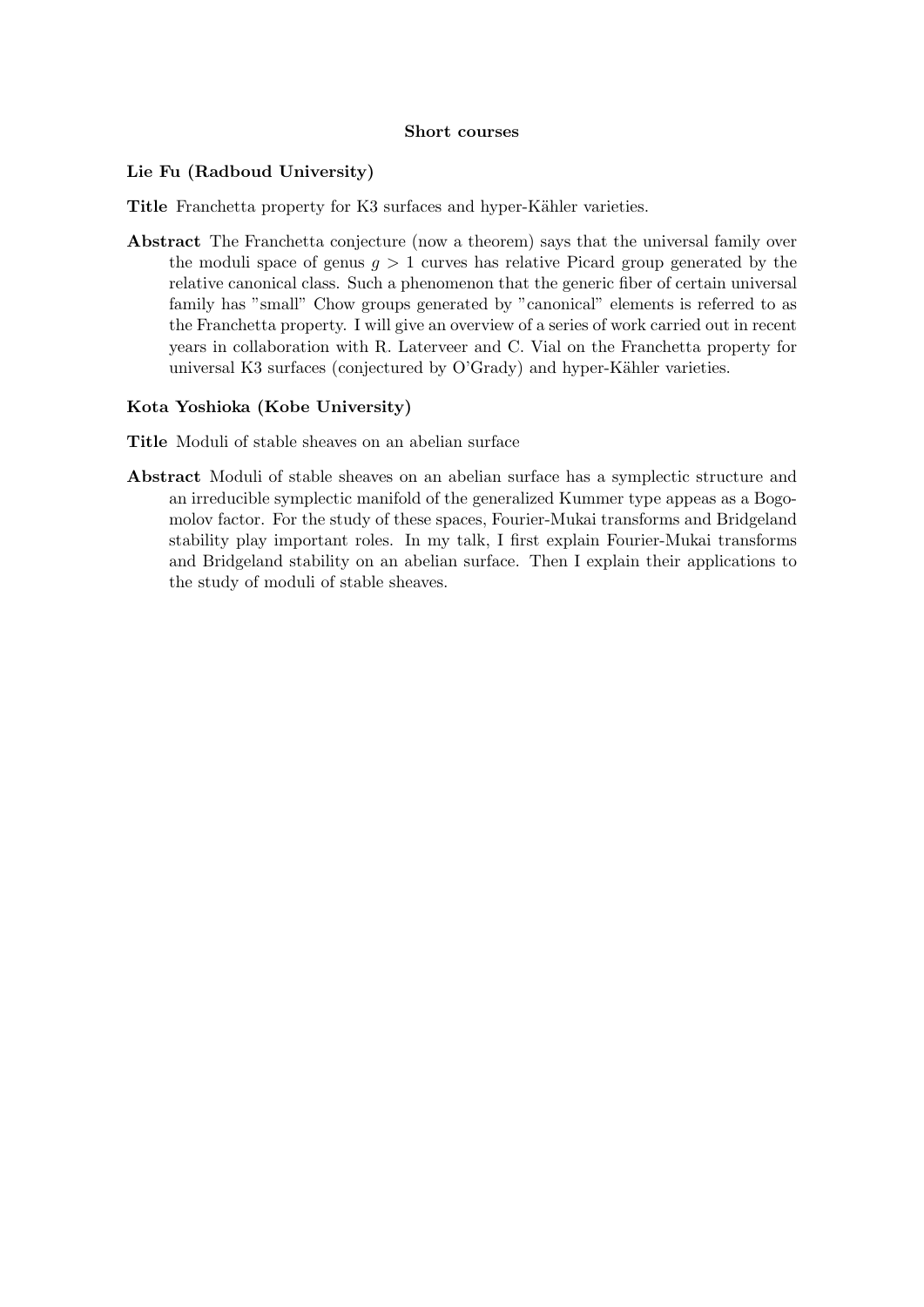#### Abstracts

#### Ekaterina Amerik (HSE and Orsay)

Title Parabolic automorphisms of hyperkähler manifolds

Abstract As observed by Serge Cantat, an automorphism of a K3 surface which is a fiberwise translation in an elliptic pencil, acts with dense orbits in the fibers; as a consequence, if a K3 surface has two such automorphisms (with distinct pencils), then the group they generate acts ergodically. We show that the same holds for arbitrary hyperkähler manifolds, as an application of Deligne semisimplicity theorem. This is a joint work with Misha Verbitsky.

#### Ignacio Barros Reyes (University Paris-Saclay)

Title Kodaira classification of the moduli of hyperelliptic curves

Abstract We study the birational geometry of the moduli spaces of hyperelliptic curves with marked points. We show that these moduli spaces have non Q-factorial singularities forcing us to work with a better birational model provided by Hurwitz spaces. We finish the Kodaira classification proving that these spaces are of intermediate type when the number of markings is  $4q+6$  and of general type when the number of markings  $n \geq 4q + 7$ . Similarly we consider a finite cover given by marking the Weierstrass points. In this case we show that the Kodaira dimension is one when  $n = 4$  and of general type when  $n \geq 5$ . Further, we provide a full classification of the structure of the pseudo-effective cone. We show the cone is non-polyhedral when the number of markings is at least two and polyhedral in the remaining cases. This is joint work with Scott Mullane.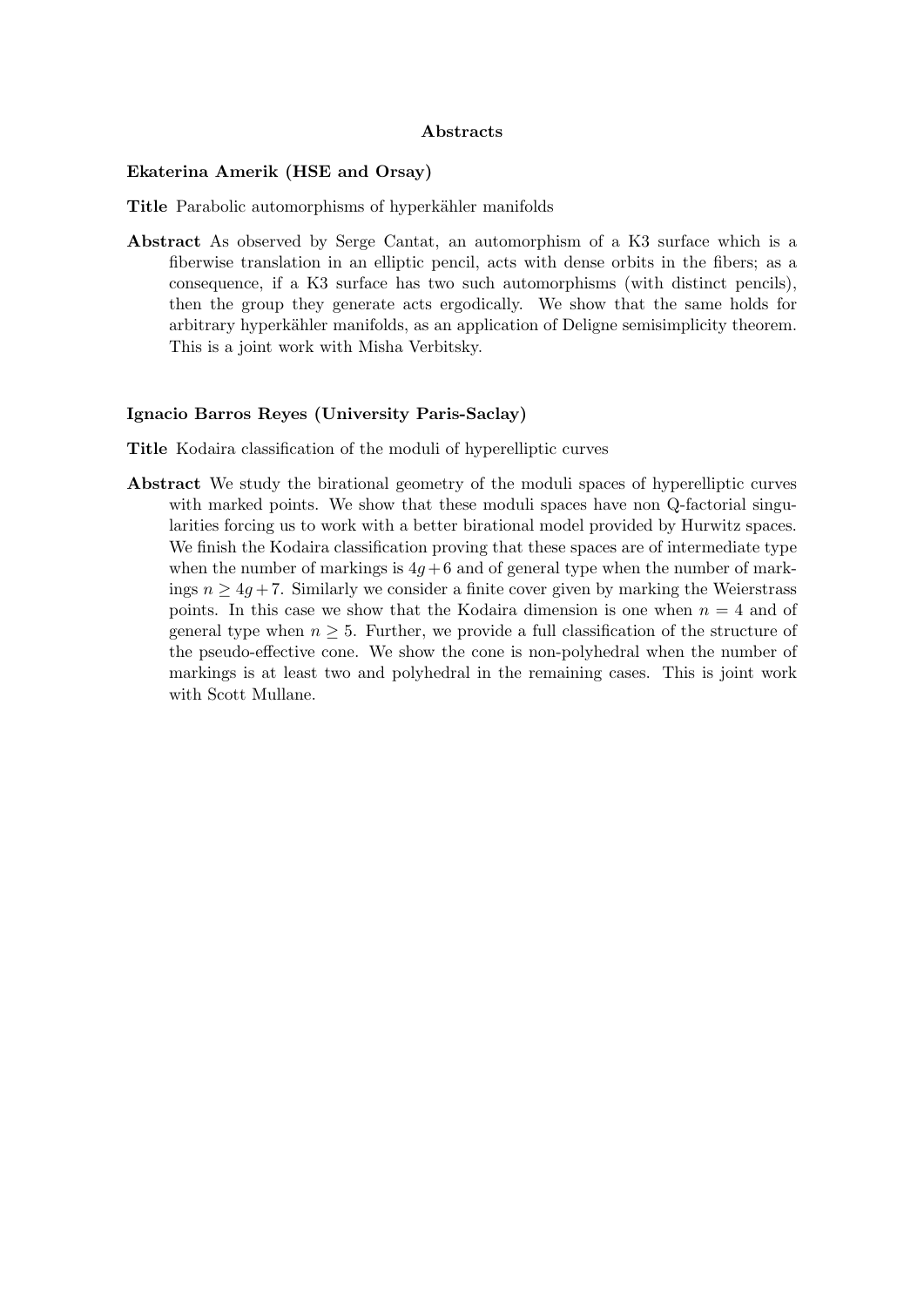#### Emma Brakkee (University of Amsterdam)

Title General type results for moduli of IHS varieties

Abstract In 2007, Gritsenko, Hulek and Sankaran proved that the moduli space of K3 surfaces of degree 2d is of general type when  $d > 61$ . Their strategy is to reduce the question to the existence of a certain cusp form for an orthogonal modular variety. This method has been applied successfully to prove general type results for, among others, some moduli of higher-dimensional IHS varieties. In this talk, we sketch the reduction argument and give general type results for two more types of IHS moduli spaces. We also explain what the challenges are when trying to imitate the strategy for other moduli spaces of IHS varieties. This is joint work in progress with I. Barros, P. Beri and L. Flapan.

#### Annalisa Grossi (Chemnitz University of Technology)

- Title Ihs varieties as symplectic quotients of ihs manifolds
- Abstract We aim at constructing ihs varieties with trivial algebraic regular fundamental group starting from an ihs manifold X and a finite group G of symplectic actions on X. I will present some work in progress in the case where X is a generalized Kummer fourfold or an O'Grady's sixfold. The case of generalized Kummer fourfolds is the content of a joint work with Bertini, Capasso, Mauri and Mazzon. Moreover I will present some classification results about symplectic birational transformations of manifolds of OG6 type (joint work with Onorati and Veniani) and how these results could be exploit for our purpose.

#### Kohei Hatano (Hokkaido University)

Title Cohomology of conical symplectic resolutions

Abstract In this talk, I will introduce some examples of conical symplectic resolutions and symplectic dual. In 2015, Hikita conjectured that the cohomology of the conical symplectic resolution is isomorphic to the coordinate ring of the  $\mathbb{C}^*$ - fixed points of the affinization of the symplectic dual. Finally, I will explain Hikita's conjecture in the case of the framed moduli space.

#### Michal Kapustka (IMPAN Krakow)

Title Relations between EPW sextics and EPW cubes

Abstract Double EPW cubes and double EPW sextics are among few known locally complete families of hyperkaehler manifolds. They both arise from the same data: a Lagrangian space in the third wedge power of a six-dimensional space equipped with the natural symplectic form given by wedge product. In this talk we consider relations between these two families. In particular, we compare their period maps and investigate moduli spaces of minimal degree elliptic curves on very general manifolds in both families. As a consequence, combining our results with known results on double EPW sextics, we prove that a very general double EPW cube is the moduli space of stable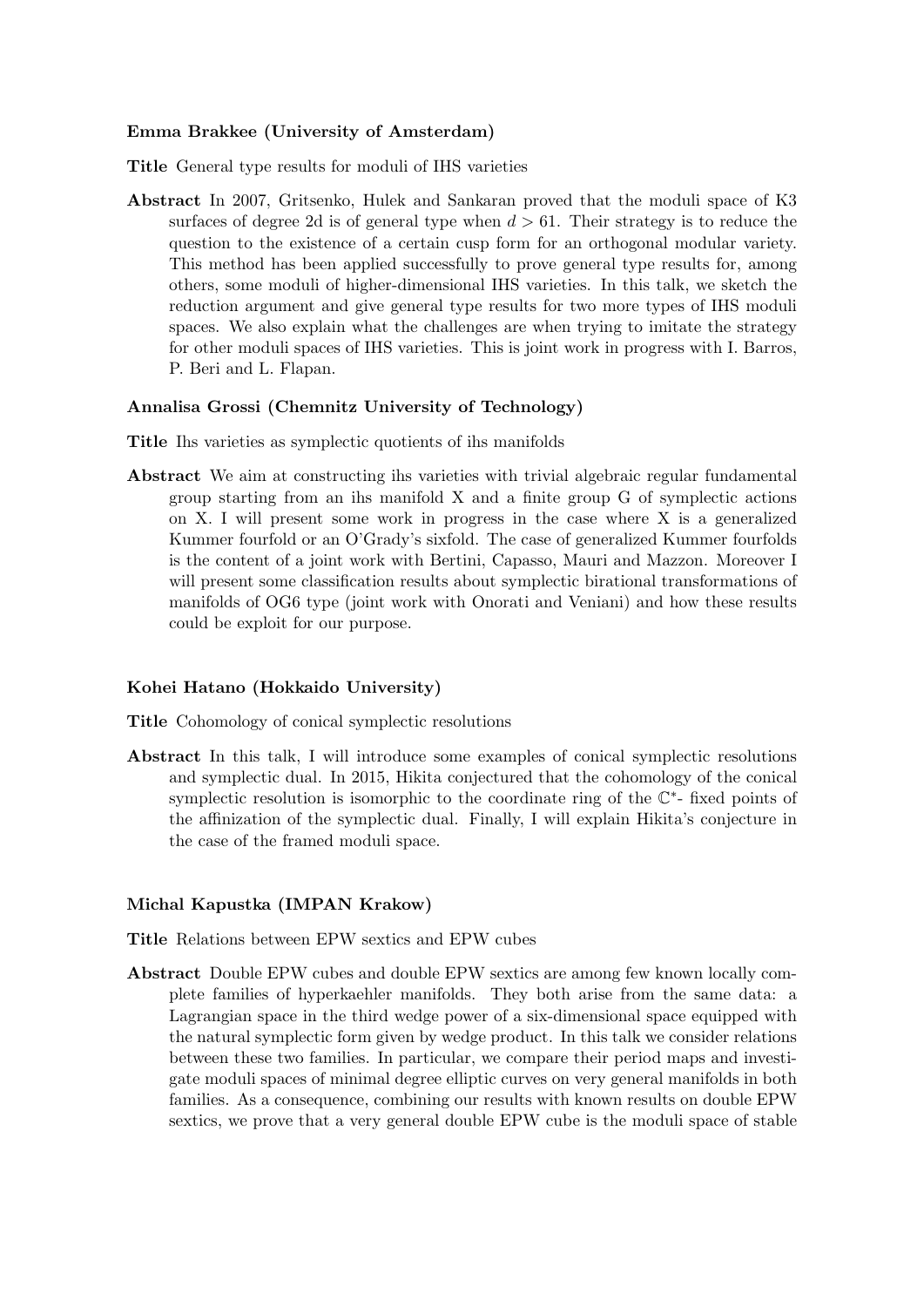objects on the Kuznetsov component of its corresponding Gushel-Mukai fourfolds; this answers a problem posed by Perry, Pertusi and Zhao. We moreover show that the moduli spaces of minimal degree elliptic curves on a very general double EPW sextic and the corresponding double EPW cube are isomorphic curves. This provides further evidence for a conjecture of Nesterov and Oberdieck and raises interesting questions. This is joint work with Grzegorz Kapustka and Giovanni Mongardi.

## Shigeru Mukai (RIMS Kyoto)

- Title The Vinberg-Conway chain terminates just after a supersingular symplectic 6-fold with  $100$  (-2)-divisors.
- Abstract Leech roots calculate fundamental domains of the hyperbolic lattices  $U + D_n$  up to  $n = 22$ . Generalizing a result of Vinberg (1983,  $n = 18$ ), we apply this calculation for  $n < 21$  to (semi-)automorphism groups of various K3 surfaces, and realize the case  $n = 21$  as the Picard lattice of the symplectic manifold in characteristic 2 in the title, which is expected to have an action of the Higman-Sims simple group.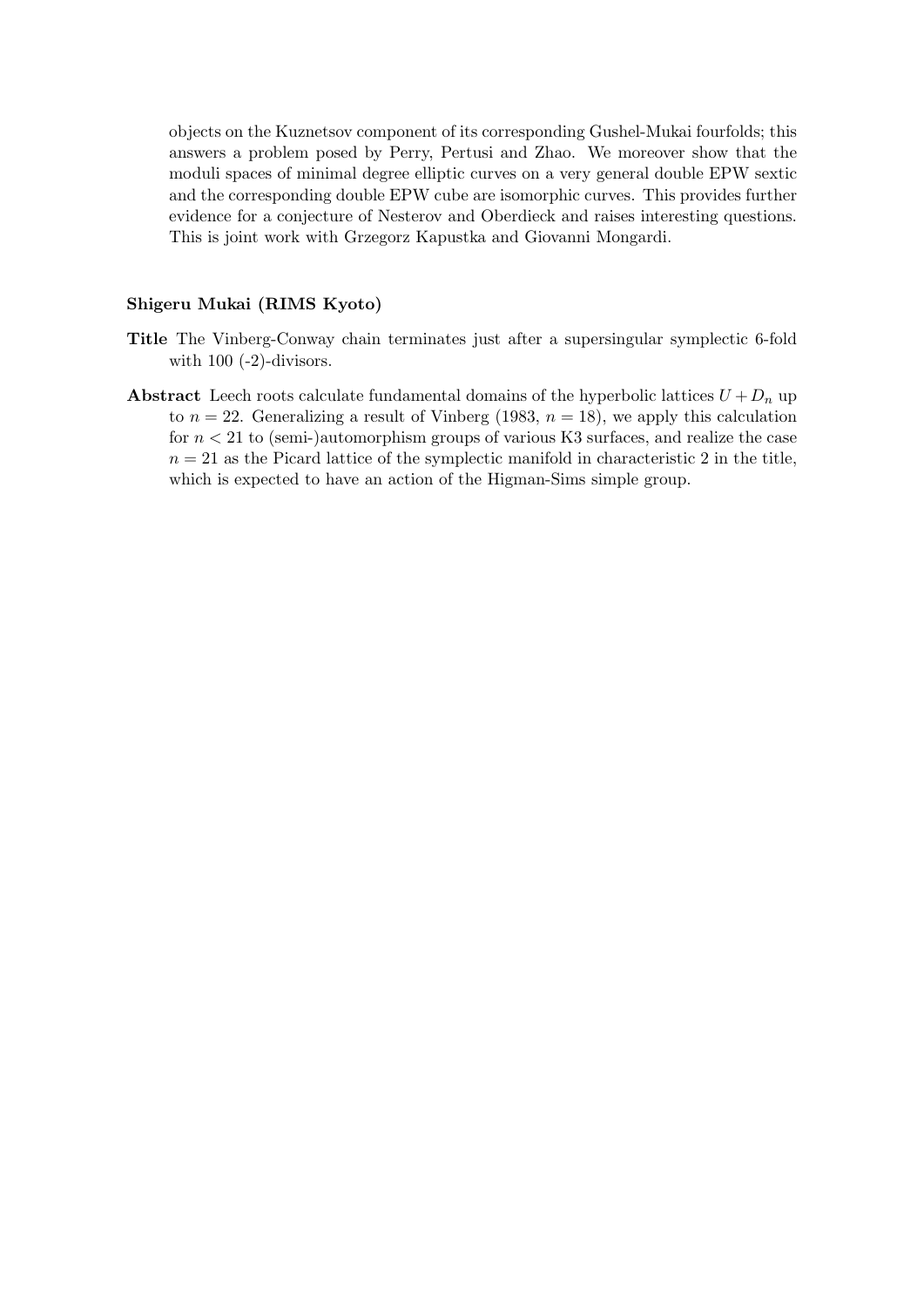### Georg Oberdieck (HCM Bonn)

Title Enumerative Geometry of symplectic 4-folds

Abstract I will talk about joint work with Yalong Cao and Yukinobu Toda in which we study the Donaldson-Thomas theory of 1-dimensional sheaves on symplectic 4 folds. The invariant count (virtually) 1-dimensional stable sheaves on the 4-fold. Our main conjecture relates these counts via Gopakumar-Vafa theory to Gromov-Witten invariants. We prove the conjecture for the product of two K3 surfaces, where it naturally leads to an interesting formula for the Fujiki constants of the Chern classes of the tangent bundle of the Hilbert schemes of points of a K3 surfaces. In  $K3^{[2]}$ -type the conjecture leads to explicit predictions for the number of isolated genus two curves of minimal degree on a very general symplectic 4-folds of  $K3^{[2]}$ -type.

#### Yuji Odaka (Kyoto University)

Title Collapsing hyperKahler metrics and moduli compactifications for K3 surfaces, II

Abstract This is a sequel to my talk at the 2nd of this nice workshop series, held at Levico Terme in 2017. The theme is to interrelate the moduli compactifications of K3 surfaces, hyperKahler manifolds and the limiting behaviour of hyperKahler metrics in differential geometry, to provide applications to both sides. Last time I mainly focused on the case of type III degenerations (after reviewing the cases of curves and abelian varieties). This year I plan to focus on some progress on type II degenerations, and explain that some PL convex functions on the interval arise as a new invariant (joint with Y.Oshima). If time permits, we explain recent related results of Alexeev-Brunyate-Engel and Alexeev-Engel, to which we also give fairly different proofs.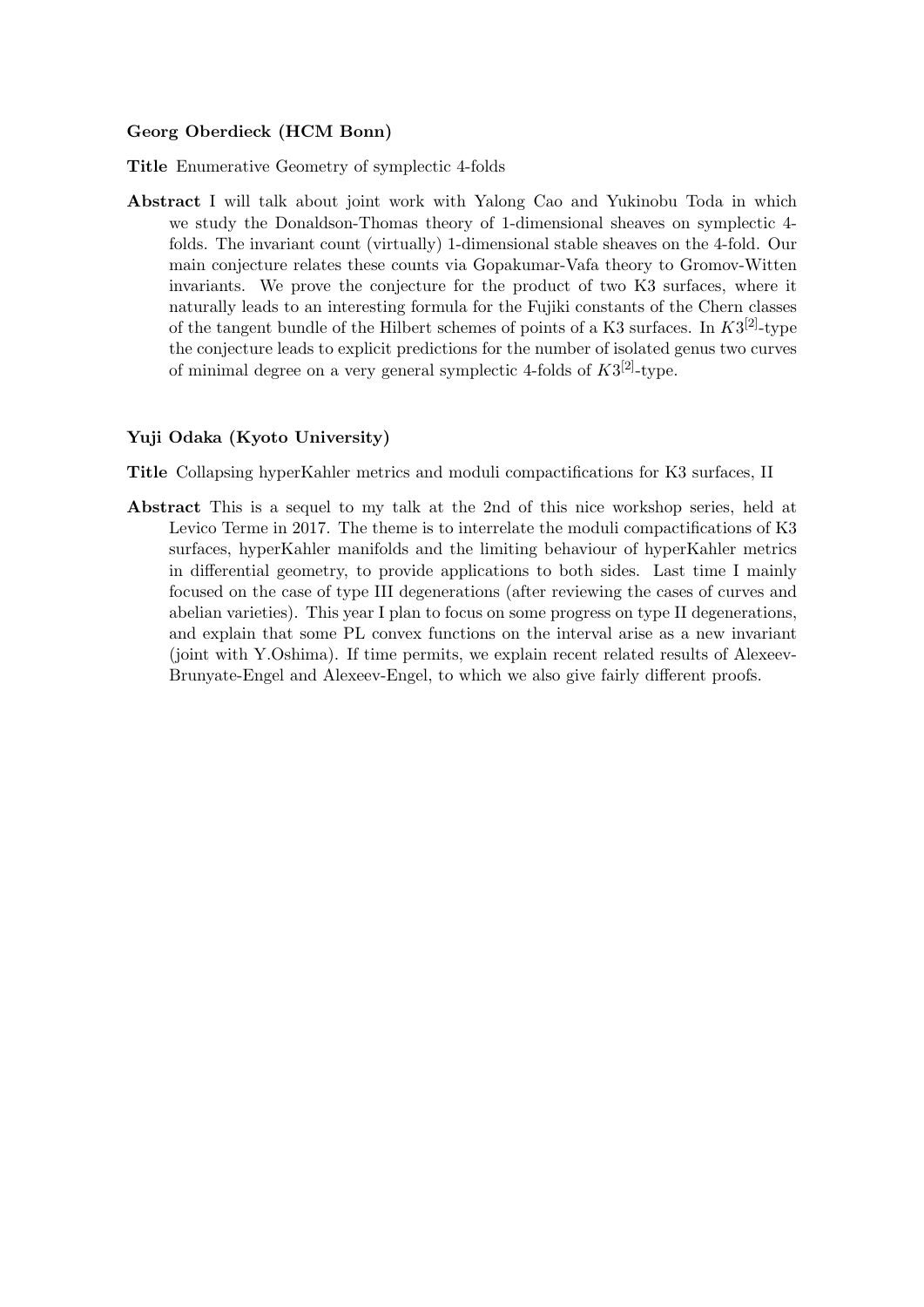## Katsuhiko Okumura (Waseda University)

Title SNC log symplectic structures on the blow-up of projective spaces

Abstract A SNC log symplectic structure is a generically symplectic Poisson structure with a reduced and simple normal crossing (SNC) degeneracy divisor. The typical examples are the diagonal Poisson structures on a projective space. In 2014, Lima-Pereira showed that SNC log symplectic structures on the Fano variety of Picard rank one must be the diagonal Poisson structures on projective space. This theorem can be generalized to the product of the Fano variety (O 2020). However, when we assume that the variety is Fano variety, no examples are known except the diagonal Poisson structure on a (product of) projective space so far. In this talk, we will classify and construct SNC log symplectic structures on the blow-up of projective spaces along a linear subspace. We will find two new examples of SNC log symplectic structures, which are NOT induced by the diagonal Poisson structure as a result.

#### Taro Sano (Kobe University)

Title Construction of non-Kähler Calabi-Yau manifolds by log deformations

Abstract It is an open problem whether there exist only finitely many topological types of (strict) projective Calabi-Yau manifolds in a fixed dimension. Clemens, Friedman and Reid constructed infinitely many topological types of non-Kähler Calabi-Yau 3folds by conifold transitions. In this talk, I will explain how to construct infinitely many topological types of non-Kähler Calabi-Yau manifolds in any dimension by log deformations of SNC varieties.

#### Alessandra Sarti (University of Poitiers)

Title Complex Reflection Groups and K3 surfaces

Abstract We classify all K3 surfaces that one can obtain as quotient of surfaces in complex projective three space by certain subgroups of finite complex reflection groups of rank four, the K3 surfaces that we obtain have at worst ADE singularities. The proof of the classification avoid as much as possible a case-by-case analysis and involves the theory of finite complex reflection groups, in particular Lehrer-Springer theory. We obtain several families and we show that each family contains K3 surfaces with the maximum Picard number, which is 20. This construction generalizes and explains in some sense a result of 2003 by W. Barth and myself. The results presented in the talk come from joint papers with C. Bonnafé.

#### Ichiro Shimada (Hiroshima University)

Title Automorphism groups of Enriques surfaces (joint work with Simon Brandhorst)

Abstract We explain a method to calculate the automorphism group and the nef cone of an Enriques surface by means of the geometry of polytopes in hyperbolic space.